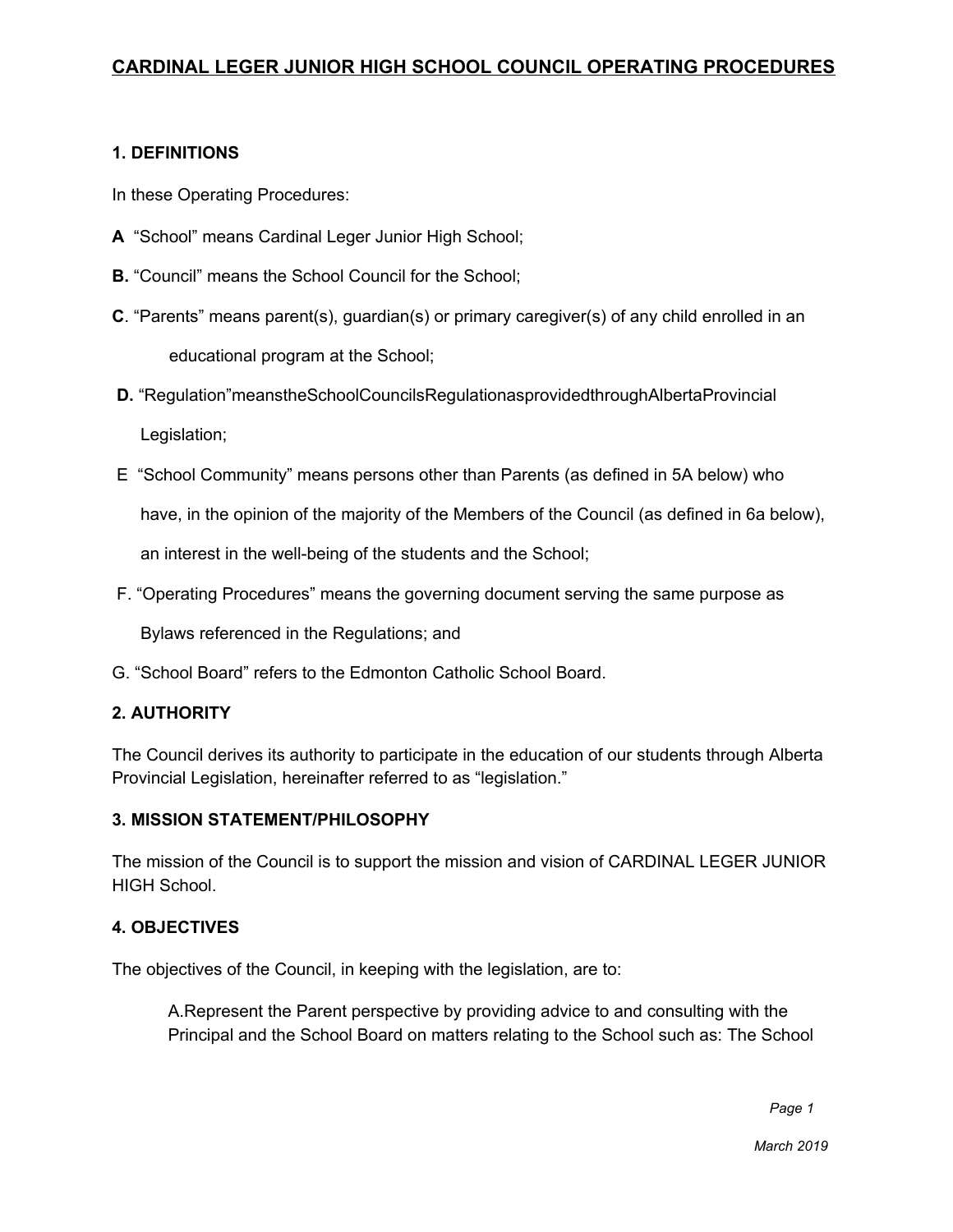philosophy, mission and vision, policies, improvement plans, programs and directions, and budget allocations to meet student needs;

B.Foster a positive, collaborative environment with a variety of opportunities for meaningful engagement by members of the School Community;

C. Support special events that will support and enhance studentl earning,encourage participation, and promote the well-being of the School Community;

D. Communicate information with Parents and the Community and facilitate communications with all educational stakeholders;

E.Adhere to Council's Code of Ethics (see Clause 18 below);

F.Consult with other Councils and provincial organizations;

G. Support an approach to education in which decisions are made collaboratively;

H. AdviseSchoolBoards,AlbertaEducationorotherprovincialorganizationsonbroader

educational issues; and

I.Any other initiatives determined by the members of the Council to help promote the

Council's mission.

**5. GOVERNANCE, MEMBERSHIP and DECISION MAKING** The Council uses a **Town Hall** Operating Style and/or Model of Governance.

A.The membership of the Council shall consist of:

- 1) All Parents, as defined in 1C above;
- 2) The Principal of the School;

3) One or more teachers and staff representing the School; and

4) Others as decided by the Council.

B.The voting members of the Council shall consist of Parents that are in attendance at the meeting;

C. The non-voting members of the Council shall consist of the Principal,teachers and staff members of the School, and other members as decided by the Council;

 *Page 2*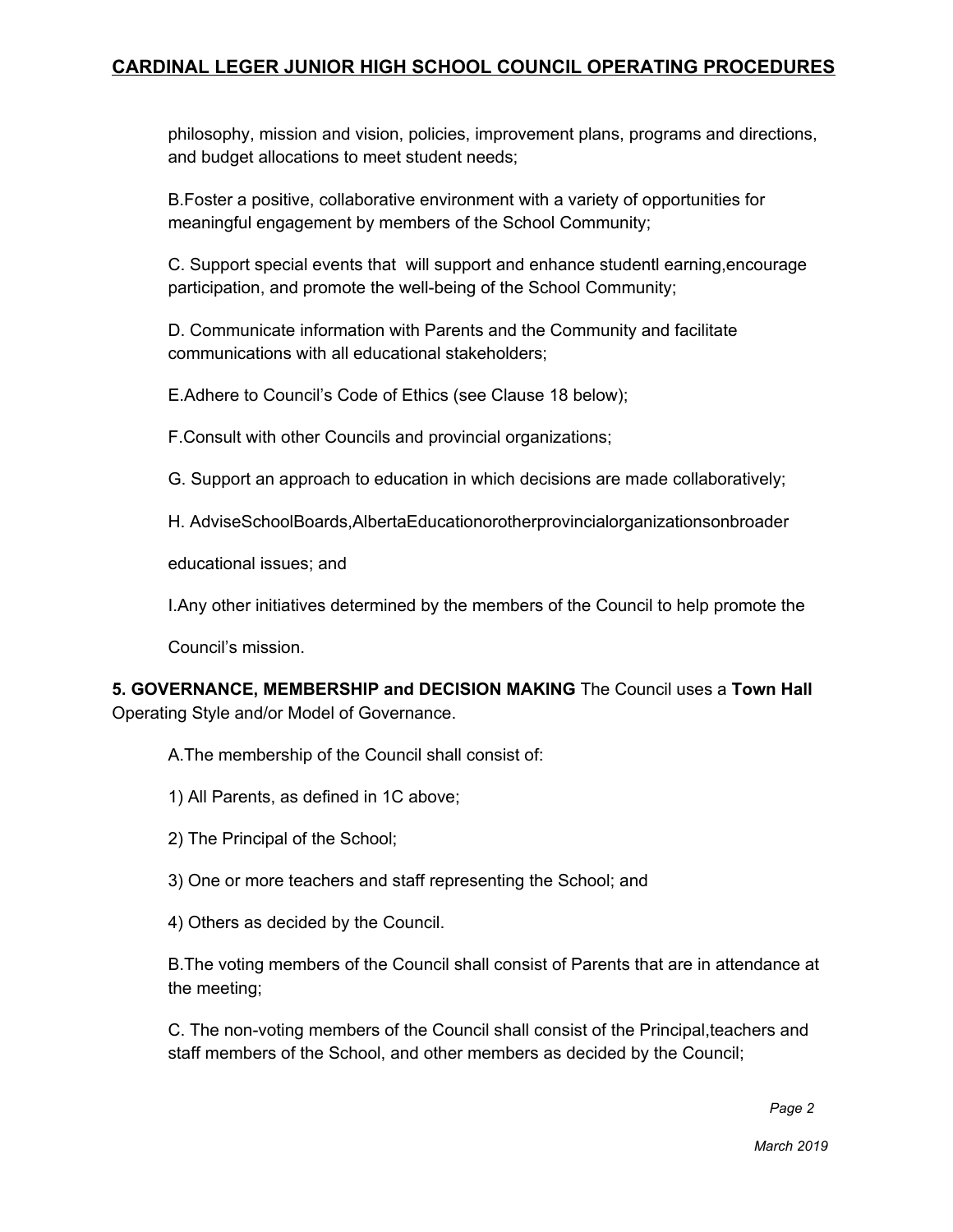D. The Parent/other ratio may vary at times,but the number of Parent members must always exceed the number of administration, staff, students and/or community representatives.

#### **6. DECISION MAKING**

Decisions at Council meetings will be made by consensus as much as possible.

A A decision made by consensus must be stated clearly and recorded as such in the minutes of the meeting.

B. If a decision is made by a vote, the motion must be moved, seconded and passed by the majority of Council voting members present at the meeting at which the vote was taken.

### **7. QUORUM**

A.Quorum will be attained when the majority of voting members present at any Council meeting are Parents as defined in 1C above, and the Principal or designate is present.

B.In the absence of a quorum: 1) If the Parents and Council members present agree to proceed in the absence of a

quorum, the Council may continue for the purposes of discussion of issues; 2) No motions shall be considered or approved; and 3) No decisions by consensus shall be reached.

C. Meetingsmaybeheldwithoutnoticeifaquorumispresent,providedhoweverthatany business transaction at such meeting shall be ratified at the next regularly called meeting of the Council; otherwise they shall be null and void.

### **8. EXECUTIVE and TERMS OF OFFICE**

The positions of the Executive shall consist of Chair, Vice-Chair, Secretary and Financial Liaison (Treasurer).

A.All Executive positions must be filled by Parents as defined in 1C above.

B. Every Parent is eligible to be elected to an Executive position on the Council.

C. The terms of office are from the time of election to the next Annual General Meeting. Any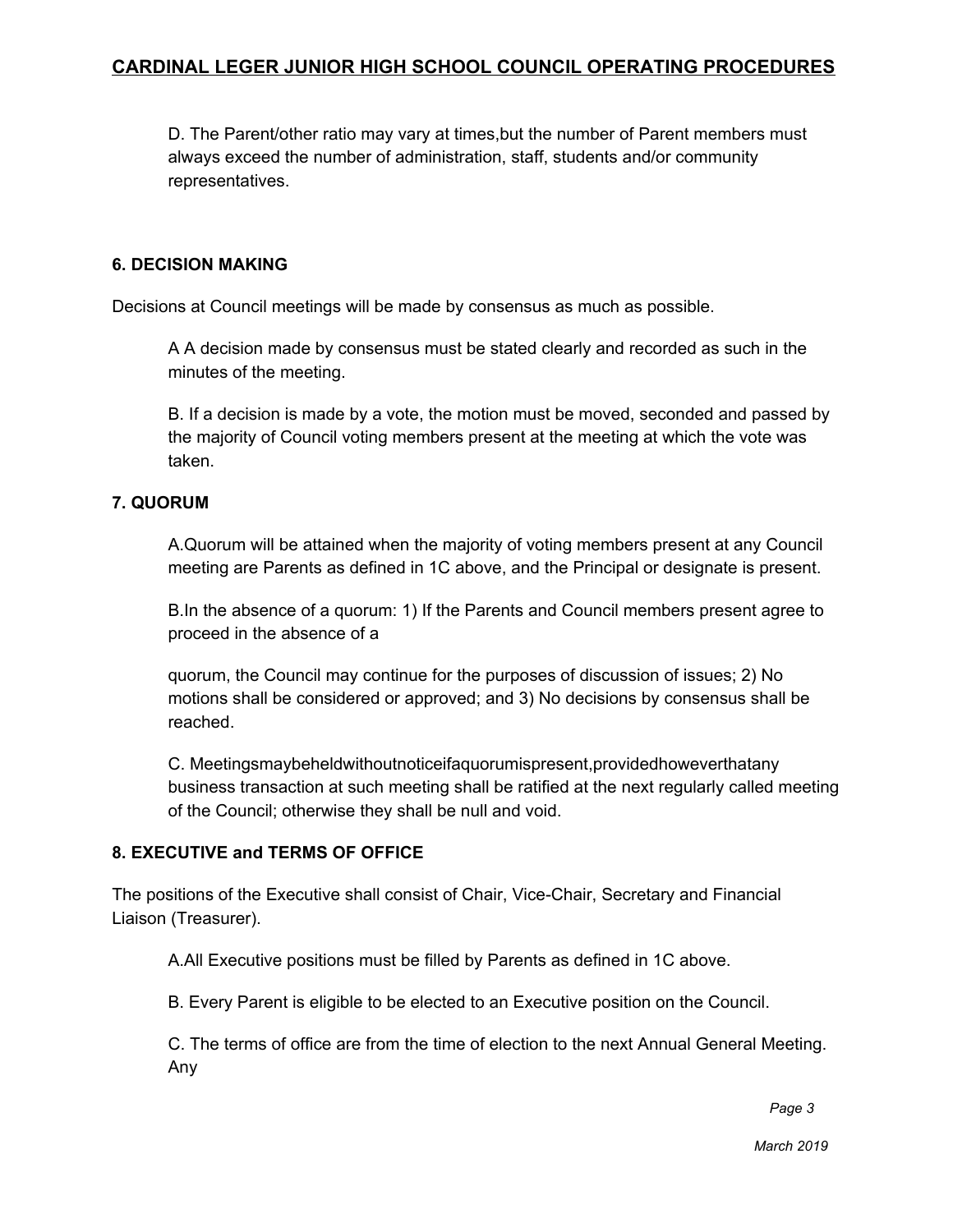elected member may serve 2 consecutive terms in the same position if re-elected to do so.

D. TheExecutive of the Council will be elected by Parents attending the Annual General Meeting or in the event of vacancies after the Annual General Meeting, elected by the voting Members present at a subsequent Council meeting.

E. Any Executive member may resign his/her position by providing written notice to the Board and Principal and that position will be put up to vote at the next regular Council meeting. The newly elected member will step into the resigning Executive Member's term as if he/she had been elected at the beginning of the term as defined in 8C above.

F. Any Executive member may be removed from the Executive at any time with cause by a majority vote of the Executive whenever, in its judgment, the best interest of the Council will be served.

G. The Executive will carry out the day-to-day operation of the Council.

### **9. DUTIES OF THE EXECUTIVE MEMBERS**

#### A. **Chair**

Unless otherwise delegated, the Chair of the Council will:

- 1) Chair all meetings of the Council;
- 2) Coordinate with the Principal to establish meeting agendas;
- 3) Communicate with the Principal on a regular basis;
- 4) Decide all matters relating to rules of order at the meetings;
- 5) Ensure that Council Operating Procedures are current and followed;
- 6) Be the official spokesperson of the Council;
- 7) Be an ex-officio member of all committees of the Council;
- 8) Ensure that there is regular communication with the whole School Community;
- 9) Review any communication to the School Community prior to distribution and include

the Principal in the same;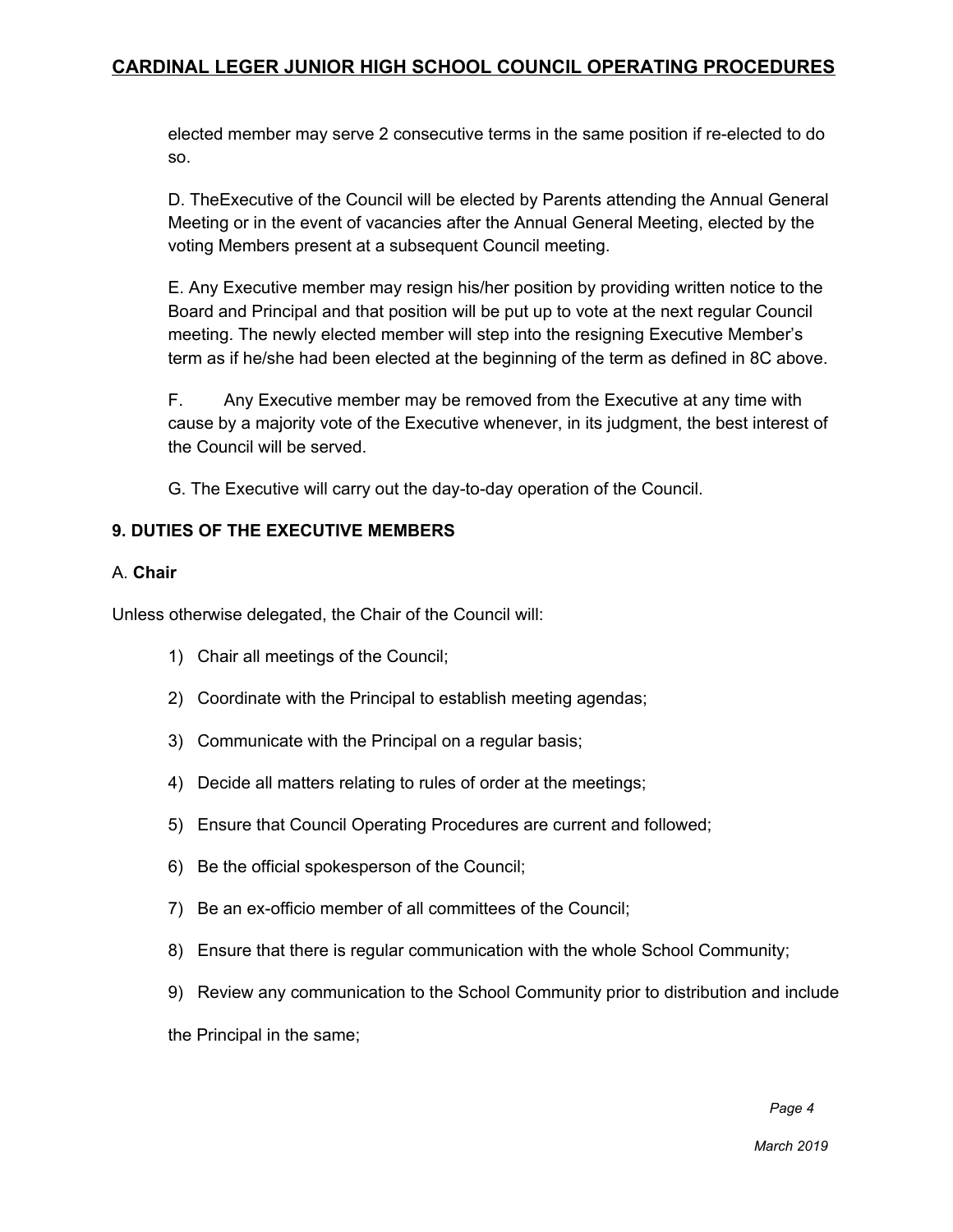10) Stay informed about School and School Board policy that impacts the Council;

11) Comply with the School Councils Regulation by providing the School Board with an

annual report that summarizes the Council's activities for the previous School year by

September 30th; and

12) Have general responsibility for all activities of the Council.

#### B. **Vice-Chair**

Unless otherwise delegated, the Vice-Chair of the Council will:

- 1) In the event of resignation, incapacity or leave of absence of the Chair, fulfill the Chair's responsibilities until a new Chair is elected;
- 2) In the absence of the Chair, supervise the affairs and preside at any meetings of the Council;
- 3) Work with and support the Chair in agenda preparation;
- 4) Ensure the appropriate management, in compliance with PIPA, of any personal information collected on behalf of the Council;

5) Assume responsibility, in consultation with the Council and Executive, for communicating with other Parent groups within the Council and School;

- 6) Promote teamwork and assist the Chair in the smooth running of the meetings;
- 7) Keep informed of relevant School and School Board policies; and
- 8) Assist the Chair and undertake tasks assigned by the Chair.

#### C. **Secretary**

Unless otherwise delegated, the Secretary of the Council will:

1) Act as a recorder at each meeting and ensure that the minutes are prepared accurately to reflect the directions agreed to at the meeting;

2) Keep minutes, correspondence, records and other Council documents, and ensure that all relevant documents (as per legislation) are available to the public in an accessible location in the School, for a period of 7 years; and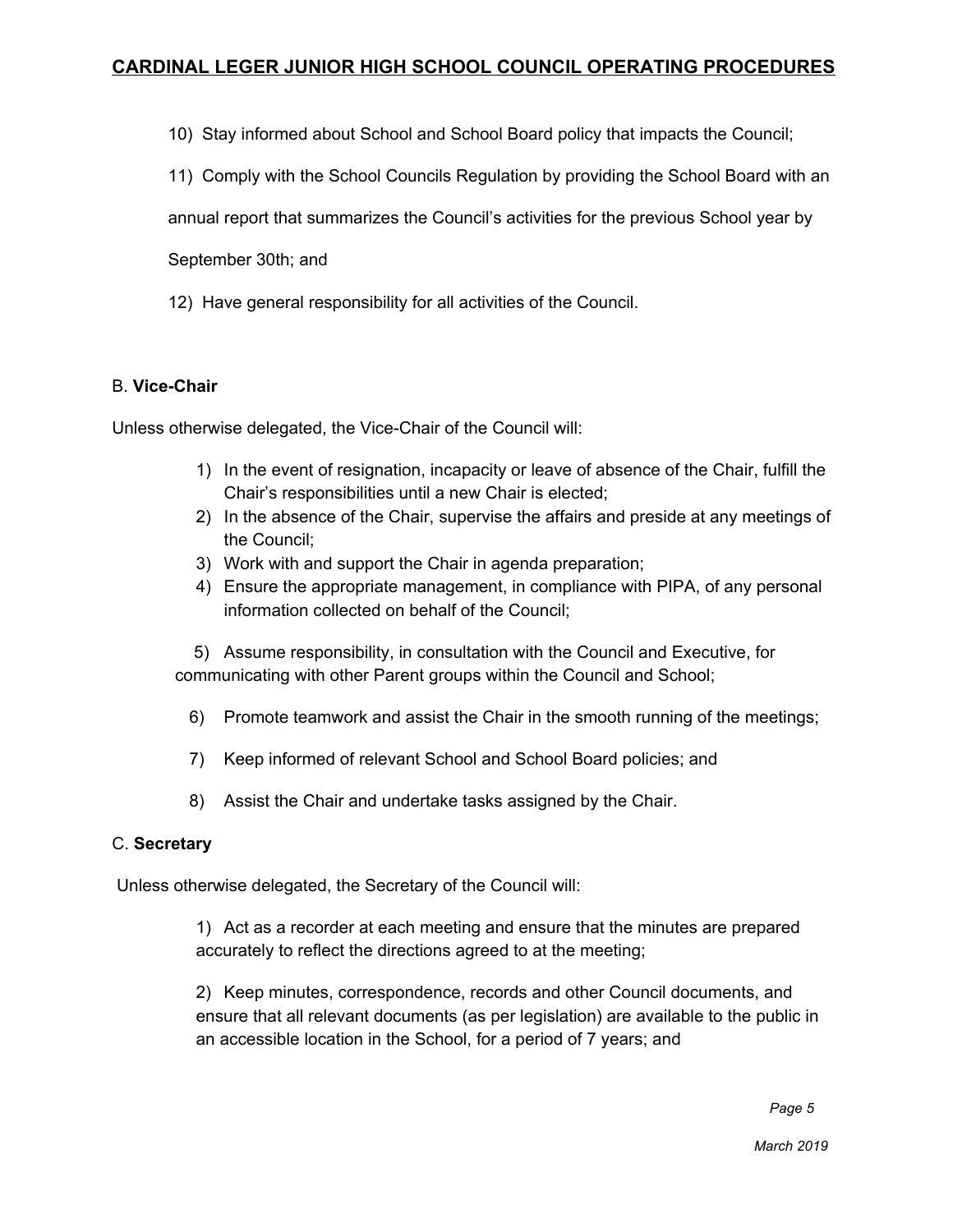3) Distribute, as determined by the Council, agendas, minutes, notices of meetings and notices of other events.

In the absence of the Secretary, the Council shall choose a recording Secretary for the meeting.

### D. **Financial Liaison(Treasurer)**

Unless otherwise delegated, the Financial Liaison of the Council will:

1) Present a full, detailed account of receipts and disbursements to the Council as required by the Council, and prepare the financial statements for the annual report; and

2) Work collaboratively with the Fundraising Association.

## E. **Past Chair**

The Past Chair of the Council will:

1) Serve in an advisory capacity to the new Chair and Council for 6 – 12 months following the term as Chair.

## **10. VACANCIES**

With the exception of the Council positions filled by the Principal and teacher representative, any vacancy of the Council will be advertised to the Parent Community. Elections for a vacant position will be held at subsequent meetings of the Council until the vacancy is filled (refer as well to 8E.)

## **11. MEETINGS**

## A. **Annual General Meetings**

Where the Council has not been operational the year prior, an Establishment Meeting will be held in accordance with legislation; otherwise, an Annual General Meeting of the Council will take place once each School year.

> 1) The Annual General Meeting of the Council will be held on or before October 31st as determined by the Council. The meeting will be advertised throughout the School and the School Community no less than 2 weeks beforehand and will state the business to take place at the Annual General Meeting.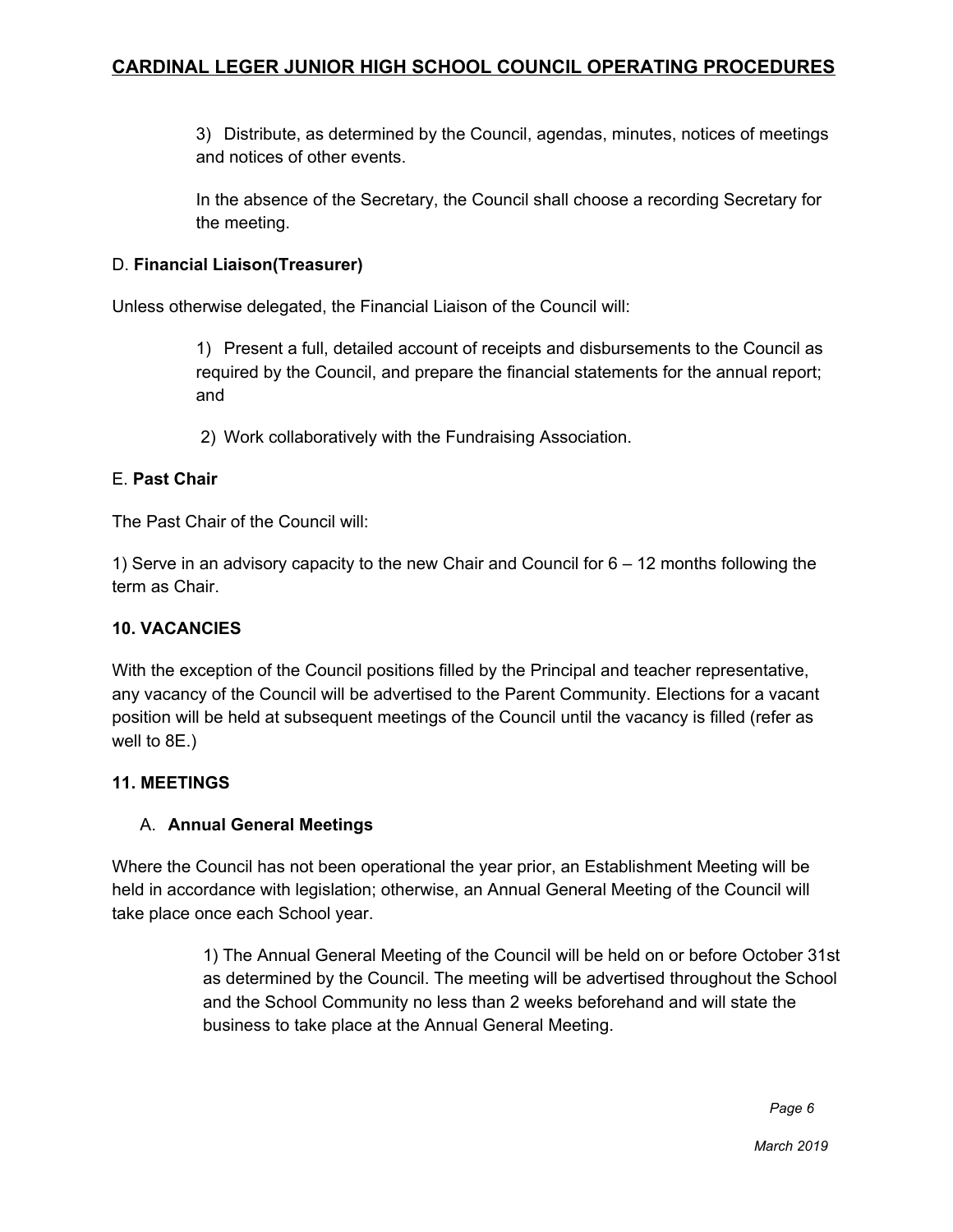2) All Parents in good standing according to the School Council Code of Ethics are eligible for election.

3) All Parents in good standing according to the School Council Code of Ethics are eligible to vote at the Annual General Meeting.

4) The business of the Annual General Meeting shall include: a. theelectionofCouncilExecutive;and b. aChairreportfromthepreviousyear.

5) And may also include:

a. Plans and a budget for the upcoming year;

b. Discussion of any major issue in which all Parents should have input such as changes to the Vision or Mission of the School or School Board, School policy or other major changes in the School program or focus; and

c.any evaluation of the Council.

B. **Special General Meetings** The Council Executive may at any time give notice of a Special General Meeting of the Council. Notice will be given at least 5 days before the meeting. The notice will state the time, date and place of the meeting, and describe the matters to be dealt with. At any Special General Meeting, all Parents in attendance shall have the right to vote.

C. **Regular Meetings** A minimum of 5 regular Council meetings will be held per School year or as called by the Executive. It will be decided when these meetings will take place at the Annual General Meeting. The meetings will take place at the School, unless otherwise advertised.

Any Council member may be suspended or expelled for the duration of the School year from attendance at any regular Council meetings, if, upon a majority vote of voting members present at Special General Meeting called for that purpose, it is determined to be in the best interest of the Council to do so.

### **13. MEETING AGENDAS**

The Chair will work in partnership with the Principal and Vice-Chair to establish the agendas for all meetings. Agenda item requests must be made through the Chair, who will, if necessary, consult with the Executive and Principal as to the appropriateness of the item requested.

### **14. COMMITTEES**

The Council may appoint committees that consist of Council members and/or School Community members. Committees meet outside of regular Council meetings to complete their

 *Page 7*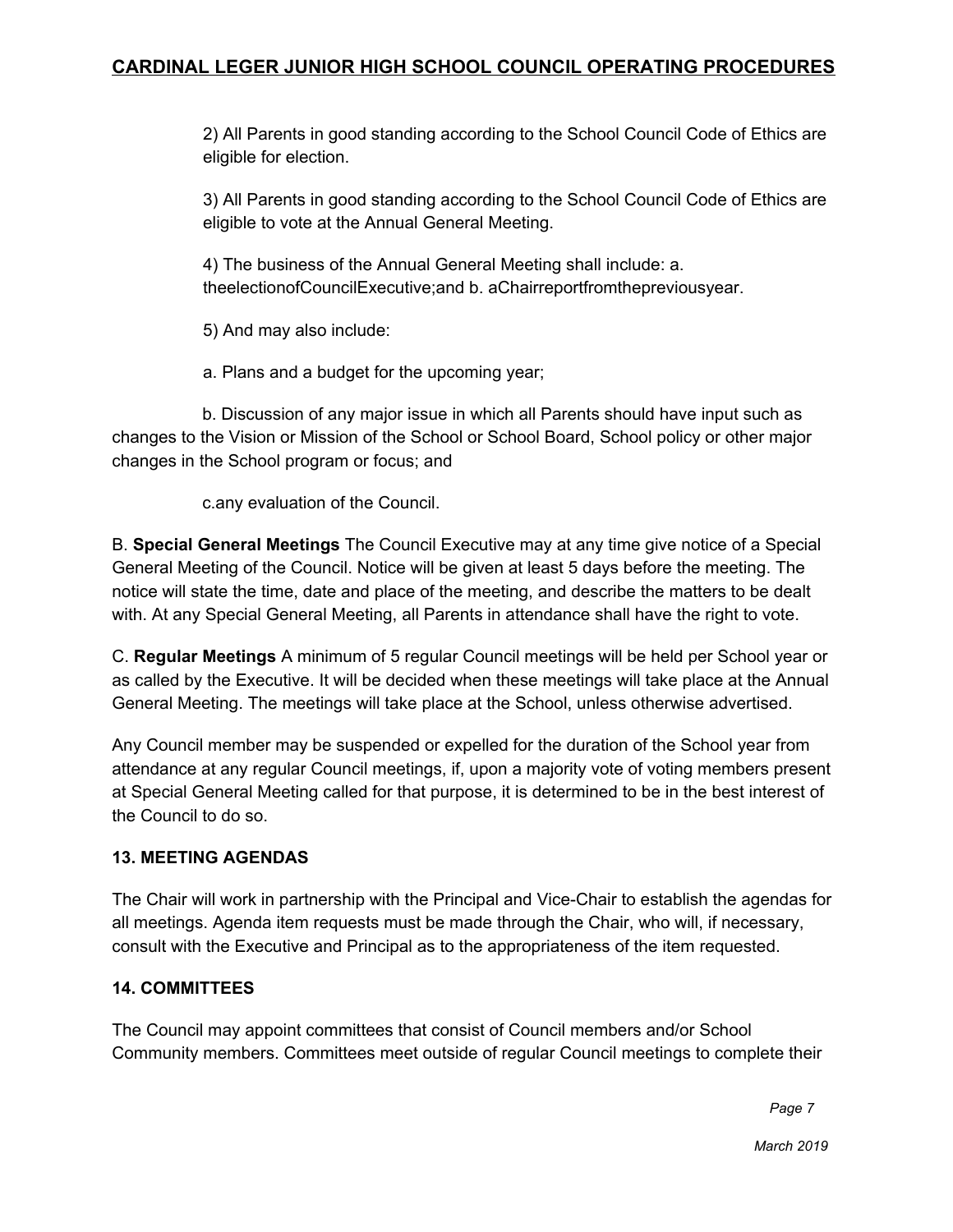assigned tasks as per the direction of the Council. Committees must keep the Chair apprised of their progress and present a report of their activities at regular Council meetings.

#### **15. POLICIES**

**Subject to any provincially or School Board-mandated policies and/or regulations,** the Council may make and implement policies that it considers necessary to carry out its functions.

> A. The policies of the Council may be reviewed by a committee appointed by the Council at the beginning of every new Council term.

B. Topics on which Council may wish to develop guiding policies include, but are not limited to: Elections, Communication (Internal and External), Record Keeping, Privacy, Location of Meetings, Official Correspondence Address, New Member Orientation, Council Evaluation, and Social Media.

### **17. FUNDRAISING ASSOCIATION RELATIONSHIP**

The Council recognizes and appreciates the efforts of other groups of Parents striving to support and enhance the educational opportunities in the School.

> A. The Council will communicate regularly with the Fundraising Association to support their activities and to solicit support for Council activities.

B. The Council may develop policies to promote a productive, open and transparent relationship with the Fundraising Association.

#### **18. CODE OF ETHICS All Council members shall:**

A. Abide by the legislation that governs them;

B. Be guided by the mission statements of the School and Council;

C. Endeavour to be familia rwith the School's policies and operating practices and action accordance with them;

D. Practice the highest standards of honesty,accuracy,integrity and truth;

E. Recognize and respect the personal integrity of each member of the School Community;

F. Declare any conflict of interest;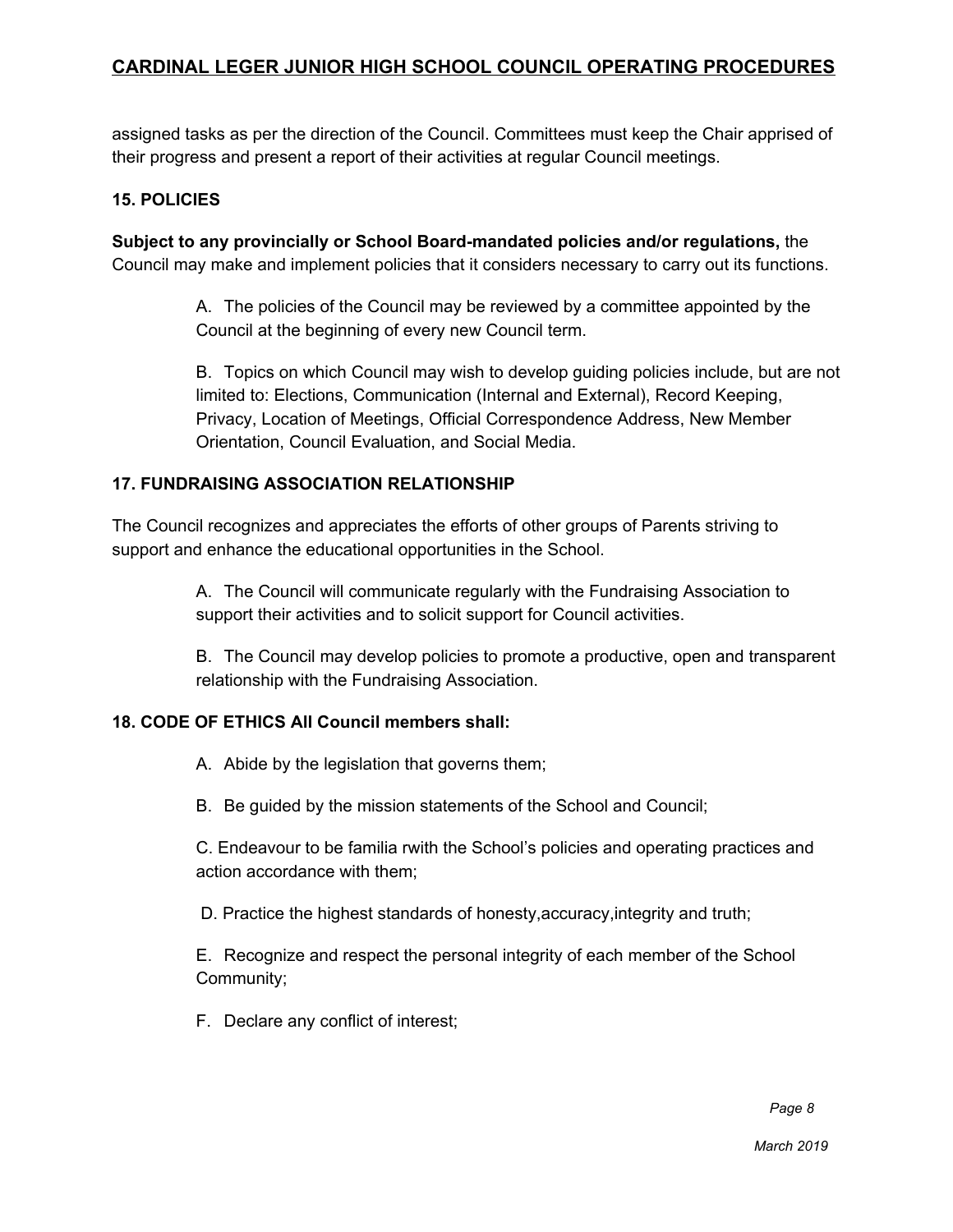G. Encourage a positive atmosphere in which individual contributions are encouraged and valued;

H. Apply democratic principles;

I. Consider the best interests of all students;

J.Respect the confidential nature of some School business and respect limitations this may place on the operation of the Council;

K. Not disclose confidential information;

L. Limit discussions at Council meetings to matters of concern to the School Community as a whole;

M. Use the appropriate communication channels when questions or concerns arise;

N. Promote high standards of ethical practice within the School Community;

O. Accept accountability for decisions; and

P. Not accept payment for Council activities.

## **19. CONFLICT RESOLUTION**

The Council shall abide by the Conflict Resolution Procedures outlined in the School Board's policies and regulations. If none exist, the Council shall apply every effort to resolve internal conflicts using the steps outlined in these Operating Procedures.

A. If at any time, 10 Parents, or 5 Parents and 50% of the Executive members of the Council, are of the opinion that the Council is in a state of conflict such that its operation is significantly impaired, they may deliver a signed written letter to all Executive members and the Principal requesting a Special General Meeting, and the following will apply:

1) The Chair will call a Special General Meeting of the Council;

2) The Secretary will provide a minimum of 5 days' written notice to all Parents and

Council Members of the date, time, place and purpose of the Special General Meeting;

3) At the Special General Meeting, all Parents and Council members present will have an opportunity to hear and discuss the issues causing conflict;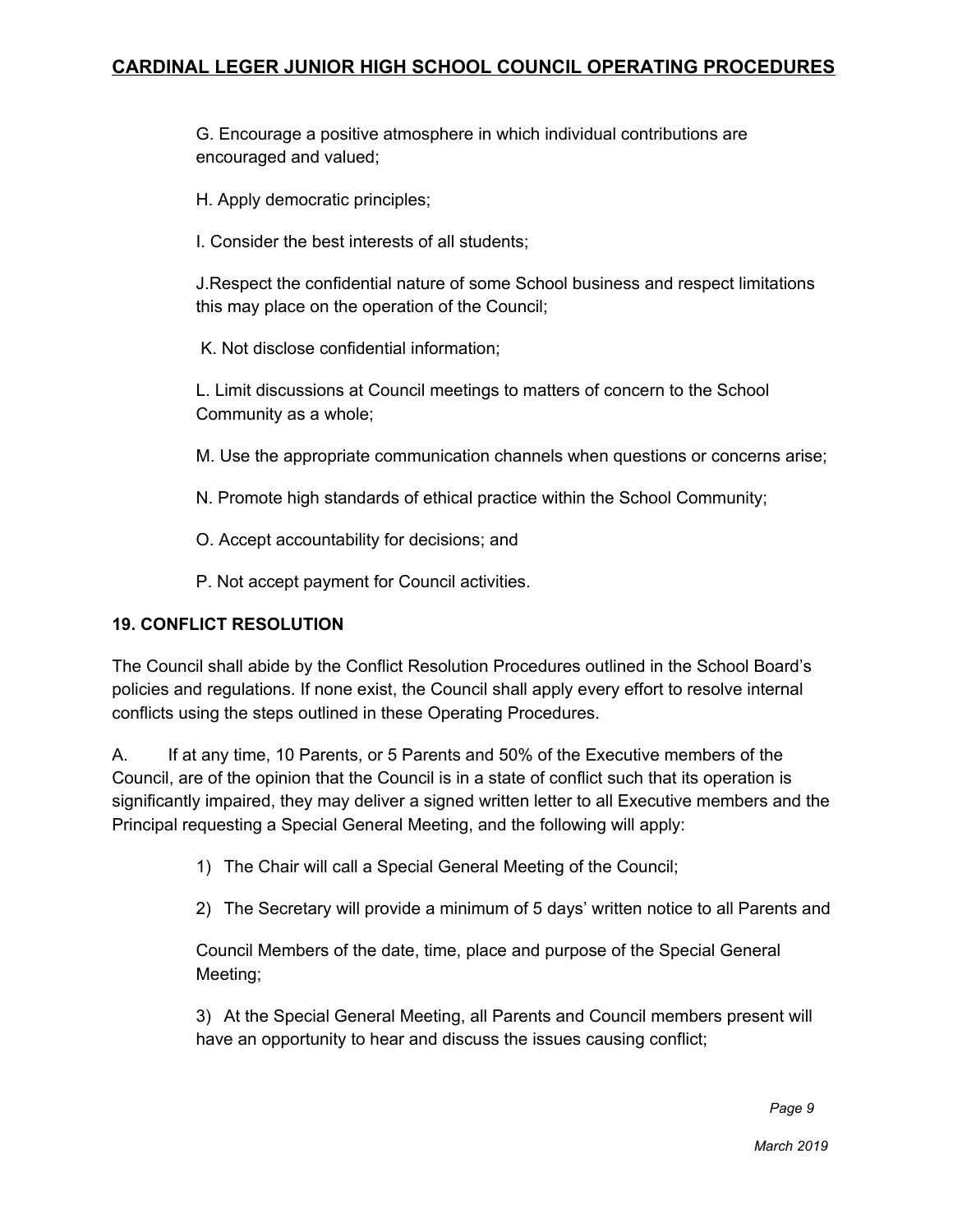4) On motion, a vote shall be taken respecting a proposed resolution to the conflict; and

5) If the majority of voting members present vote in favour of the resolution proposed, the Council will immediately act upon it.

### **20. PRIVACY**

The Council shall adhere to the Personal Information Protection Act (PIPA), and shall not use or share personal information for purposes other than those of Council business.

#### **21. DISSOLUTION**

As per Alberta Provincial Legislation, only the Minister of Education has the authority to dissolve a Council. If the Council is dissolved, the Principal may choose to establish an advisory committee to perform some or all of the duties of the Council until the next School year. The Principal will perform the duties as outlined in Alberta Provincial Legislation with respect to the re-establishment of the Council within forty (40) School days after the start of the next School year.

#### **22. REVIEWS and AMENDMENTS**

**Subject to any provincially or School Board-mandated policies and/or regulations**, the Council may make any changes to these Operating Procedures deemed necessary to carry out its functions.

> A. The Operating Procedures may be reviewed for their relevance and effectiveness annually by the Council Executive or by a committee established expressly for that purpose.

B. The Operating Procedures of the Council may be amended by a majority vote of the voting members present at any regular meeting of the Council.

C. NoticeofproposedamendmentstotheOperatingProcedureswillbeprovidedtothe School Community no less than 5 days before a meeting.